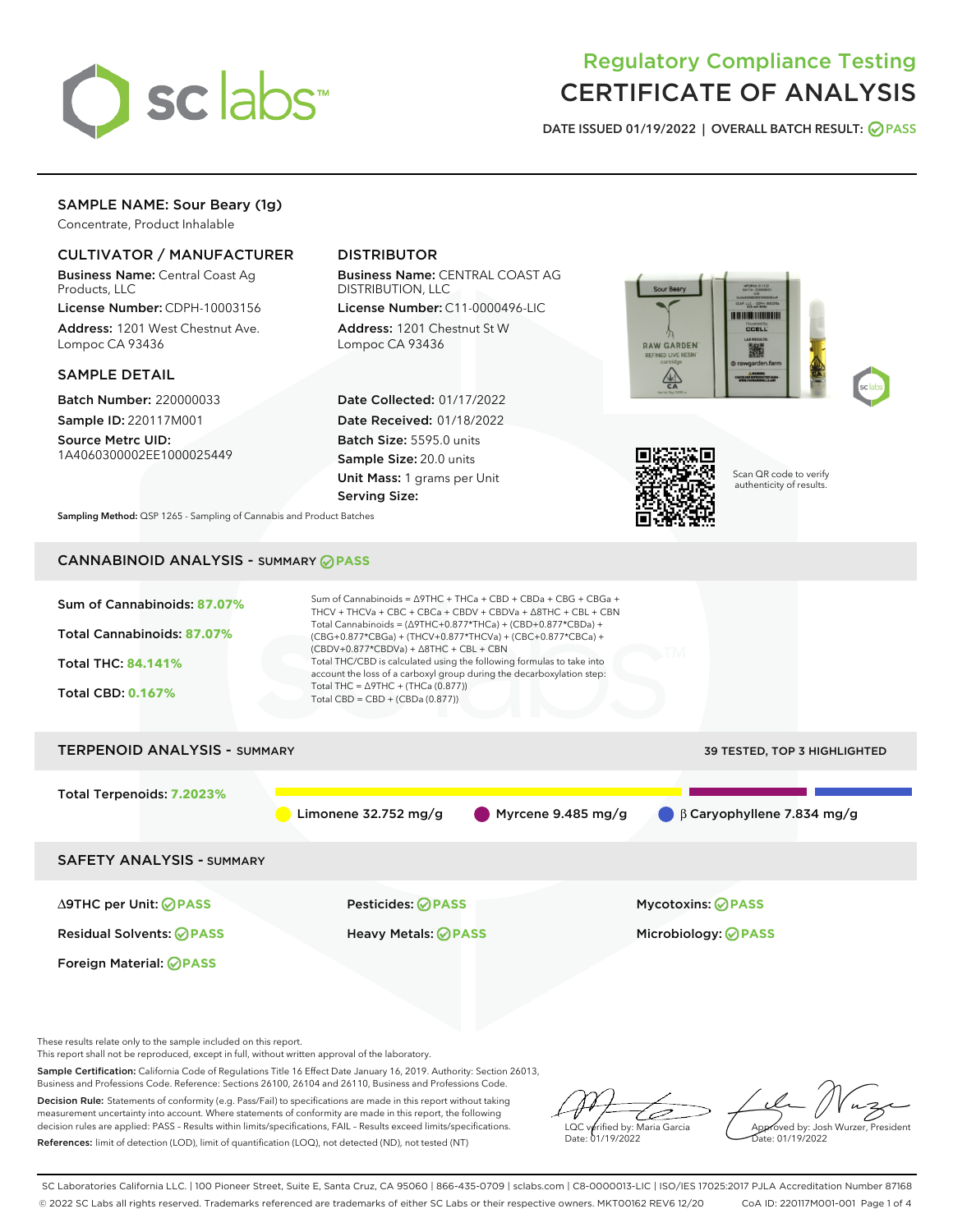



SOUR BEARY (1G) | DATE ISSUED 01/19/2022 | OVERALL BATCH RESULT: @ PASS

## CANNABINOID TEST RESULTS - 01/18/2022 2 PASS

Tested by high-performance liquid chromatography with diode-array detection (HPLC-DAD). **Method:** QSP 1157 - Analysis of Cannabinoids by HPLC-DAD

#### TOTAL CANNABINOIDS: **87.07%**

Total Cannabinoids (Total THC) + (Total CBD) + (Total CBG) + (Total THCV) + (Total CBC) + (Total CBDV) + ∆8THC + CBL + CBN

TOTAL THC: **84.141%** Total THC (∆9THC+0.877\*THCa)

TOTAL CBD: **0.167%**

Total CBD (CBD+0.877\*CBDa)

TOTAL CBG: 2.109% Total CBG (CBG+0.877\*CBGa)

TOTAL THCV: 0.44% Total THCV (THCV+0.877\*THCVa)

TOTAL CBC: ND Total CBC (CBC+0.877\*CBCa)

TOTAL CBDV: ND Total CBDV (CBDV+0.877\*CBDVa)

| <b>COMPOUND</b>            | LOD/LOQ<br>(mg/g) | <b>MEASUREMENT</b><br><b>UNCERTAINTY</b><br>(mg/g) | <b>RESULT</b><br>(mg/g) | <b>RESULT</b><br>(%) |
|----------------------------|-------------------|----------------------------------------------------|-------------------------|----------------------|
| <b>A9THC</b>               | 0.06 / 0.26       | ±28.945                                            | 841.41                  | 84.141               |
| <b>CBG</b>                 | 0.06/0.19         | ±0.831                                             | 21.09                   | 2.109                |
| <b>THCV</b>                | 0.1 / 0.2         | ±0.22                                              | 4.4                     | 0.44                 |
| <b>CBN</b>                 | 0.1 / 0.3         | ±0.14                                              | 2.1                     | 0.21                 |
| <b>CBD</b>                 | 0.07/0.29         | ±0.077                                             | 1.67                    | 0.167                |
| $\triangle$ 8THC           | 0.1 / 0.4         | N/A                                                | <b>ND</b>               | <b>ND</b>            |
| <b>THCa</b>                | 0.05/0.14         | N/A                                                | <b>ND</b>               | <b>ND</b>            |
| <b>THCVa</b>               | 0.07/0.20         | N/A                                                | <b>ND</b>               | <b>ND</b>            |
| <b>CBDa</b>                | 0.02/0.19         | N/A                                                | <b>ND</b>               | <b>ND</b>            |
| <b>CBDV</b>                | 0.04/0.15         | N/A                                                | <b>ND</b>               | <b>ND</b>            |
| <b>CBDVa</b>               | 0.03/0.53         | N/A                                                | <b>ND</b>               | <b>ND</b>            |
| <b>CBGa</b>                | 0.1/0.2           | N/A                                                | <b>ND</b>               | <b>ND</b>            |
| <b>CBL</b>                 | 0.06 / 0.24       | N/A                                                | <b>ND</b>               | <b>ND</b>            |
| <b>CBC</b>                 | 0.2 / 0.5         | N/A                                                | <b>ND</b>               | <b>ND</b>            |
| <b>CBCa</b>                | 0.07/0.28         | N/A                                                | <b>ND</b>               | <b>ND</b>            |
| <b>SUM OF CANNABINOIDS</b> |                   |                                                    | 870.7 mg/g              | 87.07%               |

#### **UNIT MASS: 1 grams per Unit**

| ∆9THC per Unit                         | 1100 per-package limit | 841.41 mg/unit | <b>PASS</b> |
|----------------------------------------|------------------------|----------------|-------------|
| <b>Total THC per Unit</b>              |                        | 841.41 mg/unit |             |
| <b>CBD</b> per Unit                    |                        | $1.67$ mg/unit |             |
| <b>Total CBD per Unit</b>              |                        | $1.67$ mg/unit |             |
| <b>Sum of Cannabinoids</b><br>per Unit |                        | 870.7 mg/unit  |             |
| <b>Total Cannabinoids</b><br>per Unit  |                        | 870.7 mg/unit  |             |

| <b>COMPOUND</b>           | LOD/LOQ<br>(mg/g) | <b>MEASUREMENT</b><br><b>UNCERTAINTY</b><br>(mg/g) | <b>RESULT</b><br>(mg/g) | <b>RESULT</b><br>$(\%)$ |
|---------------------------|-------------------|----------------------------------------------------|-------------------------|-------------------------|
| Limonene                  | 0.005 / 0.016     | ±0.4684                                            | 32.752                  | 3.2752                  |
| <b>Myrcene</b>            | 0.008 / 0.025     | ±0.1224                                            | 9.485                   | 0.9485                  |
| $\beta$ Caryophyllene     | 0.004 / 0.012     | ±0.2789                                            | 7.834                   | 0.7834                  |
| $\beta$ Pinene            | 0.004 / 0.014     | ±0.0573                                            | 4.983                   | 0.4983                  |
| $\alpha$ Pinene           | 0.005 / 0.017     | ±0.0330                                            | 3.838                   | 0.3838                  |
| Ocimene                   | 0.011 / 0.038     | ±0.0870                                            | 2.711                   | 0.2711                  |
| $\alpha$ Humulene         | 0.009 / 0.029     | ±0.0677                                            | 2.108                   | 0.2108                  |
| Terpinolene               | 0.008 / 0.026     | ±0.0413                                            | 2.014                   | 0.2014                  |
| Linalool                  | 0.009 / 0.032     | ±0.0688                                            | 1.810                   | 0.1810                  |
| Fenchol                   | 0.010 / 0.034     | ±0.0503                                            | 1.301                   | 0.1301                  |
| Terpineol                 | 0.016 / 0.055     | ±0.0459                                            | 0.747                   | 0.0747                  |
| Camphene                  | 0.005 / 0.015     | ±0.0079                                            | 0.687                   | 0.0687                  |
| Fenchone                  | 0.009 / 0.028     | ±0.0097                                            | 0.332                   | 0.0332                  |
| trans- $\beta$ -Farnesene | 0.008 / 0.025     | ±0.0092                                            | 0.259                   | 0.0259                  |
| <b>Borneol</b>            | 0.005 / 0.016     | ±0.0092                                            | 0.220                   | 0.0220                  |
| $\alpha$ Bisabolol        | 0.008 / 0.026     | ±0.0111                                            | 0.208                   | 0.0208                  |
| Citronellol               | 0.003 / 0.010     | ±0.0067                                            | 0.138                   | 0.0138                  |
| $\alpha$ Phellandrene     | 0.006 / 0.020     | ±0.0013                                            | 0.094                   | 0.0094                  |
| $\gamma$ Terpinene        | 0.006 / 0.018     | ±0.0013                                            | 0.077                   | 0.0077                  |
| $\alpha$ Terpinene        | 0.005 / 0.017     | ±0.0011                                            | 0.072                   | 0.0072                  |
| Guaiol                    | 0.009 / 0.030     | ±0.0032                                            | 0.068                   | 0.0068                  |
| 3 Carene                  | 0.005 / 0.018     | ±0.0009                                            | 0.061                   | 0.0061                  |
| Caryophyllene<br>Oxide    | 0.010 / 0.033     | ±0.0026                                            | 0.056                   | 0.0056                  |
| Sabinene Hydrate          | 0.006 / 0.022     | ±0.0020                                            | 0.052                   | 0.0052                  |
| Valencene                 | 0.009 / 0.030     | ±0.0024                                            | 0.035                   | 0.0035                  |
| Nerol                     | 0.003 / 0.011     | ±0.0013                                            | 0.029                   | 0.0029                  |
| Sabinene                  | 0.004 / 0.014     | ±0.0002                                            | 0.020                   | 0.0020                  |
| p-Cymene                  | 0.005 / 0.016     | ±0.0005                                            | 0.019                   | 0.0019                  |
| Geraniol                  | 0.002 / 0.007     | ±0.0006                                            | 0.013                   | 0.0013                  |
| Eucalyptol                | 0.006 / 0.018     | N/A                                                | <b>ND</b>               | ND                      |
| (-)-Isopulegol            | 0.005 / 0.016     | N/A                                                | ND                      | ND                      |
| Camphor                   | 0.006 / 0.019     | N/A                                                | ND                      | <b>ND</b>               |
| Isoborneol                | 0.004 / 0.012     | N/A                                                | ND                      | ND                      |
| Menthol                   | 0.008 / 0.025     | N/A                                                | ND                      | ND                      |
| R-(+)-Pulegone            | 0.003 / 0.011     | N/A                                                | ND                      | <b>ND</b>               |
| <b>Geranyl Acetate</b>    | 0.004 / 0.014     | N/A                                                | ND                      | ND                      |
| $\alpha$ Cedrene          | 0.005 / 0.016     | N/A                                                | ND                      | ND                      |
| Nerolidol                 | 0.009 / 0.028     | N/A                                                | ND                      | <b>ND</b>               |
| Cedrol                    | 0.008 / 0.027     | N/A                                                | ND                      | ND                      |
| <b>TOTAL TERPENOIDS</b>   |                   |                                                    | 72.023 mg/g             | 7.2023%                 |

SC Laboratories California LLC. | 100 Pioneer Street, Suite E, Santa Cruz, CA 95060 | 866-435-0709 | sclabs.com | C8-0000013-LIC | ISO/IES 17025:2017 PJLA Accreditation Number 87168 © 2022 SC Labs all rights reserved. Trademarks referenced are trademarks of either SC Labs or their respective owners. MKT00162 REV6 12/20 CoA ID: 220117M001-001 Page 2 of 4

# TERPENOID TEST RESULTS - 01/19/2022

Terpene analysis utilizing gas chromatography-flame ionization detection (GC-FID). **Method:** QSP 1192 - Analysis of Terpenoids by GC-FID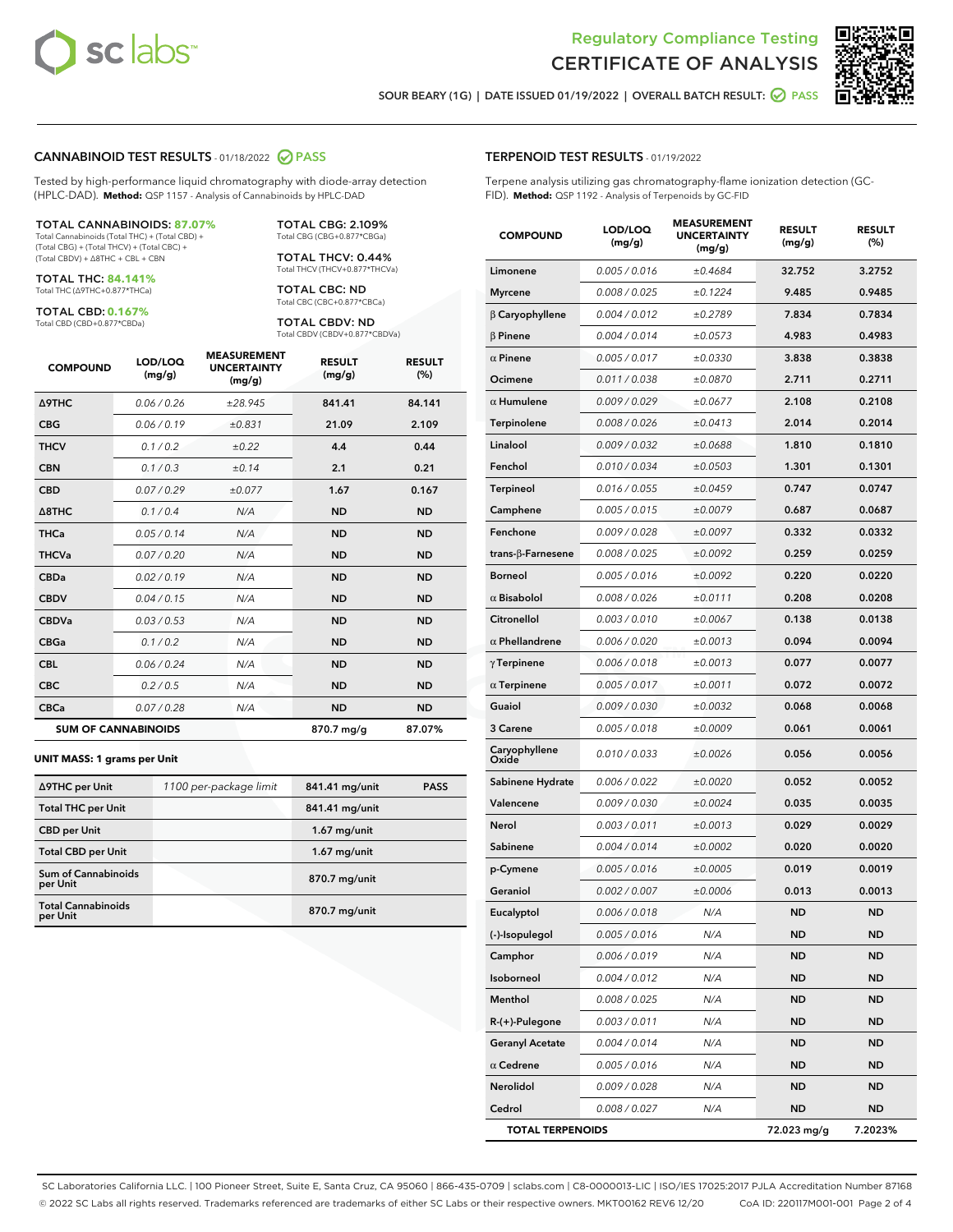



SOUR BEARY (1G) | DATE ISSUED 01/19/2022 | OVERALL BATCH RESULT:  $\bigcirc$  PASS

# CATEGORY 1 PESTICIDE TEST RESULTS - 01/18/2022 2 PASS

Pesticide and plant growth regulator analysis utilizing high-performance liquid chromatography-mass spectrometry (HPLC-MS) or gas chromatography-mass spectrometry (GC-MS). \*GC-MS utilized where indicated. **Method:** QSP 1212 - Analysis of Pesticides and Mycotoxins by LC-MS or QSP 1213 - Analysis of Pesticides by GC-MS

| <b>COMPOUND</b>             | LOD/LOQ<br>$(\mu g/g)$ | <b>ACTION</b><br><b>LIMIT</b><br>$(\mu q/q)$ | <b>MEASUREMENT</b><br><b>UNCERTAINTY</b><br>$(\mu g/g)$ | <b>RESULT</b><br>$(\mu g/g)$ | <b>RESULT</b> |
|-----------------------------|------------------------|----------------------------------------------|---------------------------------------------------------|------------------------------|---------------|
| Aldicarb                    | 0.03 / 0.08            | $\ge$ LOD                                    | N/A                                                     | <b>ND</b>                    | <b>PASS</b>   |
| Carbofuran                  | 0.02 / 0.05            | $\ge$ LOD                                    | N/A                                                     | <b>ND</b>                    | <b>PASS</b>   |
| Chlordane*                  | 0.03 / 0.08            | $\ge$ LOD                                    | N/A                                                     | <b>ND</b>                    | <b>PASS</b>   |
| Chlorfenapyr*               | 0.03/0.10              | $\ge$ LOD                                    | N/A                                                     | <b>ND</b>                    | <b>PASS</b>   |
| Chlorpyrifos                | 0.02 / 0.06            | $\ge$ LOD                                    | N/A                                                     | <b>ND</b>                    | <b>PASS</b>   |
| Coumaphos                   | 0.02 / 0.07            | $\ge$ LOD                                    | N/A                                                     | <b>ND</b>                    | <b>PASS</b>   |
| Daminozide                  | 0.02 / 0.07            | $\ge$ LOD                                    | N/A                                                     | <b>ND</b>                    | <b>PASS</b>   |
| <b>DDVP</b><br>(Dichlorvos) | 0.03/0.09              | $\ge$ LOD                                    | N/A                                                     | <b>ND</b>                    | <b>PASS</b>   |
| Dimethoate                  | 0.03 / 0.08            | $\ge$ LOD                                    | N/A                                                     | <b>ND</b>                    | <b>PASS</b>   |
| Ethoprop(hos)               | 0.03/0.10              | $\ge$ LOD                                    | N/A                                                     | <b>ND</b>                    | <b>PASS</b>   |
| Etofenprox                  | 0.02/0.06              | $>$ LOD                                      | N/A                                                     | <b>ND</b>                    | <b>PASS</b>   |
| Fenoxycarb                  | 0.03 / 0.08            | $\ge$ LOD                                    | N/A                                                     | <b>ND</b>                    | <b>PASS</b>   |
| Fipronil                    | 0.03/0.08              | $>$ LOD                                      | N/A                                                     | <b>ND</b>                    | <b>PASS</b>   |
| Imazalil                    | 0.02 / 0.06            | $\ge$ LOD                                    | N/A                                                     | <b>ND</b>                    | <b>PASS</b>   |
| Methiocarb                  | 0.02 / 0.07            | $\ge$ LOD                                    | N/A                                                     | <b>ND</b>                    | <b>PASS</b>   |
| Methyl<br>parathion         | 0.03/0.10              | $>$ LOD                                      | N/A                                                     | <b>ND</b>                    | <b>PASS</b>   |
| <b>Mevinphos</b>            | 0.03/0.09              | $>$ LOD                                      | N/A                                                     | <b>ND</b>                    | <b>PASS</b>   |
| Paclobutrazol               | 0.02 / 0.05            | $>$ LOD                                      | N/A                                                     | <b>ND</b>                    | <b>PASS</b>   |
| Propoxur                    | 0.03/0.09              | $\ge$ LOD                                    | N/A                                                     | <b>ND</b>                    | <b>PASS</b>   |
| Spiroxamine                 | 0.03 / 0.08            | $\ge$ LOD                                    | N/A                                                     | <b>ND</b>                    | <b>PASS</b>   |
| Thiacloprid                 | 0.03/0.10              | $\ge$ LOD                                    | N/A                                                     | <b>ND</b>                    | <b>PASS</b>   |

## CATEGORY 2 PESTICIDE TEST RESULTS - 01/18/2022 @ PASS

| <b>COMPOUND</b>          | LOD/LOQ<br>$(\mu g/g)$ | <b>ACTION</b><br><b>LIMIT</b><br>$(\mu g/g)$ | <b>MEASUREMENT</b><br><b>UNCERTAINTY</b><br>$(\mu g/g)$ | <b>RESULT</b><br>$(\mu g/g)$ | <b>RESULT</b> |
|--------------------------|------------------------|----------------------------------------------|---------------------------------------------------------|------------------------------|---------------|
| Abamectin                | 0.03/0.10              | 0.1                                          | N/A                                                     | <b>ND</b>                    | <b>PASS</b>   |
| Acephate                 | 0.02/0.07              | 0.1                                          | N/A                                                     | <b>ND</b>                    | <b>PASS</b>   |
| Acequinocyl              | 0.02/0.07              | 0.1                                          | N/A                                                     | <b>ND</b>                    | <b>PASS</b>   |
| Acetamiprid              | 0.02/0.05              | 0.1                                          | N/A                                                     | <b>ND</b>                    | <b>PASS</b>   |
| Azoxystrobin             | 0.02/0.07              | 0.1                                          | N/A                                                     | <b>ND</b>                    | <b>PASS</b>   |
| <b>Bifenazate</b>        | 0.01/0.04              | 0.1                                          | N/A                                                     | <b>ND</b>                    | <b>PASS</b>   |
| <b>Bifenthrin</b>        | 0.02 / 0.05            | 3                                            | N/A                                                     | <b>ND</b>                    | <b>PASS</b>   |
| <b>Boscalid</b>          | 0.03/0.09              | 0.1                                          | N/A                                                     | <b>ND</b>                    | <b>PASS</b>   |
| Captan                   | 0.19/0.57              | 0.7                                          | N/A                                                     | <b>ND</b>                    | <b>PASS</b>   |
| Carbaryl                 | 0.02/0.06              | 0.5                                          | N/A                                                     | <b>ND</b>                    | <b>PASS</b>   |
| Chlorantranilip-<br>role | 0.04/0.12              | 10                                           | N/A                                                     | <b>ND</b>                    | <b>PASS</b>   |
| Clofentezine             | 0.03/0.09              | 0.1                                          | N/A                                                     | <b>ND</b>                    | <b>PASS</b>   |

# CATEGORY 2 PESTICIDE TEST RESULTS - 01/18/2022 continued

| <b>COMPOUND</b>               | LOD/LOQ<br>(µg/g) | <b>ACTION</b><br><b>LIMIT</b><br>$(\mu g/g)$ | <b>MEASUREMENT</b><br><b>UNCERTAINTY</b><br>$(\mu g/g)$ | <b>RESULT</b><br>(µg/g) | <b>RESULT</b> |
|-------------------------------|-------------------|----------------------------------------------|---------------------------------------------------------|-------------------------|---------------|
| Cyfluthrin                    | 0.12 / 0.38       | $\overline{c}$                               | N/A                                                     | ND                      | <b>PASS</b>   |
| Cypermethrin                  | 0.11 / 0.32       | $\mathcal{I}$                                | N/A                                                     | ND                      | <b>PASS</b>   |
| <b>Diazinon</b>               | 0.02 / 0.05       | 0.1                                          | N/A                                                     | <b>ND</b>               | <b>PASS</b>   |
| Dimethomorph                  | 0.03 / 0.09       | 2                                            | N/A                                                     | ND                      | <b>PASS</b>   |
| Etoxazole                     | 0.02 / 0.06       | 0.1                                          | N/A                                                     | ND                      | <b>PASS</b>   |
| Fenhexamid                    | 0.03 / 0.09       | 0.1                                          | N/A                                                     | ND                      | <b>PASS</b>   |
| Fenpyroximate                 | 0.02 / 0.06       | 0.1                                          | N/A                                                     | <b>ND</b>               | <b>PASS</b>   |
| Flonicamid                    | 0.03 / 0.10       | 0.1                                          | N/A                                                     | ND                      | <b>PASS</b>   |
| Fludioxonil                   | 0.03 / 0.10       | 0.1                                          | N/A                                                     | ND                      | <b>PASS</b>   |
| Hexythiazox                   | 0.02 / 0.07       | 0.1                                          | N/A                                                     | ND                      | <b>PASS</b>   |
| Imidacloprid                  | 0.04 / 0.11       | 5                                            | N/A                                                     | ND                      | <b>PASS</b>   |
| Kresoxim-methyl               | 0.02 / 0.07       | 0.1                                          | N/A                                                     | ND                      | <b>PASS</b>   |
| Malathion                     | 0.03 / 0.09       | 0.5                                          | N/A                                                     | ND                      | <b>PASS</b>   |
| Metalaxyl                     | 0.02 / 0.07       | $\overline{c}$                               | N/A                                                     | ND                      | <b>PASS</b>   |
| Methomyl                      | 0.03 / 0.10       | $\mathbf{1}$                                 | N/A                                                     | ND                      | <b>PASS</b>   |
| Myclobutanil                  | 0.03 / 0.09       | 0.1                                          | N/A                                                     | <b>ND</b>               | <b>PASS</b>   |
| Naled                         | 0.02 / 0.07       | 0.1                                          | N/A                                                     | ND                      | <b>PASS</b>   |
| Oxamyl                        | 0.04 / 0.11       | 0.5                                          | N/A                                                     | ND                      | PASS          |
| Pentachloronitro-<br>benzene* | 0.03 / 0.09       | 0.1                                          | N/A                                                     | ND                      | <b>PASS</b>   |
| Permethrin                    | 0.04 / 0.12       | 0.5                                          | N/A                                                     | ND                      | <b>PASS</b>   |
| Phosmet                       | 0.03 / 0.10       | 0.1                                          | N/A                                                     | ND                      | <b>PASS</b>   |
| Piperonylbu-<br>toxide        | 0.02 / 0.07       | 3                                            | N/A                                                     | <b>ND</b>               | <b>PASS</b>   |
| Prallethrin                   | 0.03 / 0.08       | 0.1                                          | N/A                                                     | ND                      | <b>PASS</b>   |
| Propiconazole                 | 0.02 / 0.07       | 0.1                                          | N/A                                                     | <b>ND</b>               | <b>PASS</b>   |
| Pyrethrins                    | 0.04 / 0.12       | 0.5                                          | N/A                                                     | ND                      | <b>PASS</b>   |
| Pyridaben                     | 0.02 / 0.07       | 0.1                                          | N/A                                                     | <b>ND</b>               | <b>PASS</b>   |
| Spinetoram                    | 0.02 / 0.07       | 0.1                                          | N/A                                                     | ND                      | <b>PASS</b>   |
| Spinosad                      | 0.02 / 0.07       | 0.1                                          | N/A                                                     | ND                      | <b>PASS</b>   |
| Spiromesifen                  | 0.02 / 0.05       | 0.1                                          | N/A                                                     | <b>ND</b>               | <b>PASS</b>   |
| Spirotetramat                 | 0.02 / 0.06       | 0.1                                          | N/A                                                     | ND                      | <b>PASS</b>   |
| Tebuconazole                  | 0.02 / 0.07       | 0.1                                          | N/A                                                     | ND                      | <b>PASS</b>   |
| Thiamethoxam                  | 0.03 / 0.10       | 5                                            | N/A                                                     | <b>ND</b>               | <b>PASS</b>   |
| Trifloxystrobin               | 0.03 / 0.08       | 0.1                                          | N/A                                                     | <b>ND</b>               | <b>PASS</b>   |

SC Laboratories California LLC. | 100 Pioneer Street, Suite E, Santa Cruz, CA 95060 | 866-435-0709 | sclabs.com | C8-0000013-LIC | ISO/IES 17025:2017 PJLA Accreditation Number 87168 © 2022 SC Labs all rights reserved. Trademarks referenced are trademarks of either SC Labs or their respective owners. MKT00162 REV6 12/20 CoA ID: 220117M001-001 Page 3 of 4